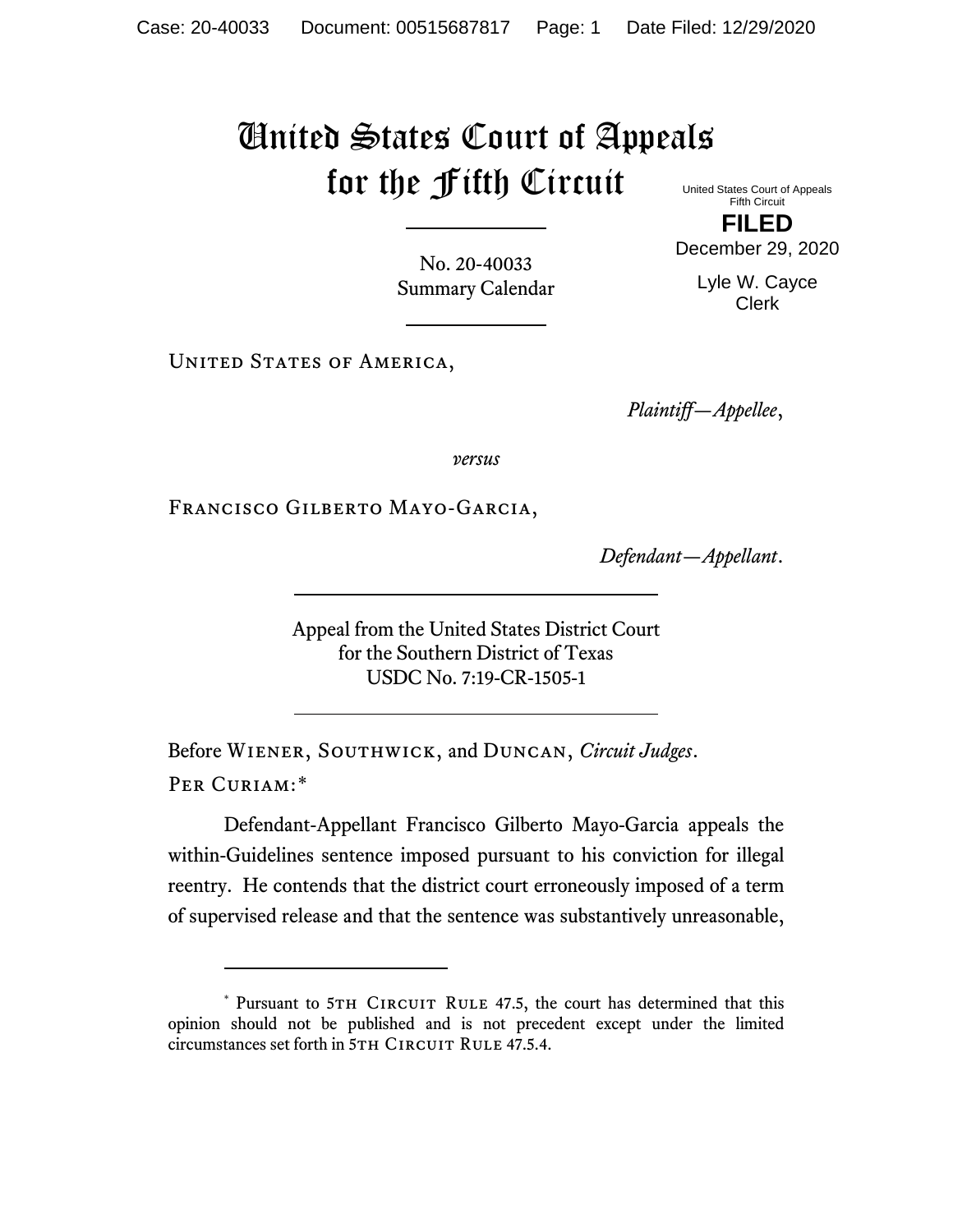## No. 20-40033

insofar as it failed to account for his cultural assimilation. Because no objections were lodged on these bases in the district court and no claim was made for a shorter sentence, our review is for plain error only. *United States v. Ronquillo*, 508 F.3d 744, 748 (5th Cir. 2000); *cf. Holguin-Hernandez v. United States,* 140 S. Ct. 762, 766-67 (2020) (holding that a defendant preserved review of an appellate claim of an unreasonable sentence by asserting a claim for a shorter sentence in the district court). To establish plain error, Mayo-Garcia must show a forfeited error that is clear or obvious and that affects his substantial rights. *Puckett v. United States*, 556 U.S. 129, 135 (2009). If he makes that showing, we have the discretion to correct the error, but only if it seriously affects the fairness, integrity, or public reputation of judicial proceedings. *Id*.

"The [district] court ordinarily should not impose a term of supervised release in a case in which supervised release is not required by statute and the defendant is a deportable alien who likely will be deported after imprisonment." U.S.S.G. § 5D1.1(c) (2018); *United States v. Dominguez-Alvarado*, 695 F.3d 324, 328 (5th Cir. 2012). Nevertheless, the imposition of a supervised-release term should be considered when to do so would provide an added measure of deterrence and protection. § 5D1.1, comment. (n.5)). The district court imposed a term of supervised release here because Mayo-Garcia, who has been deported to Mexico five times, had returned to the United States so soon after his most recent deportation. Under these circumstances, supervised release provides an added measure of deterrence and protection, and it cannot be said that the district court plainly erred in this regard. *See Dominguez-Alvarado*, 695 F.3d at 330.

Challenging the substantive reasonableness of the sentence, Mayo-Garcia contends that the district court failed to consider his cultural assimilation as a mitigating factor. Discretionary sentences are reviewed for reasonableness in light of the 18 U.S.C. § 3553(a) factors, and those imposed